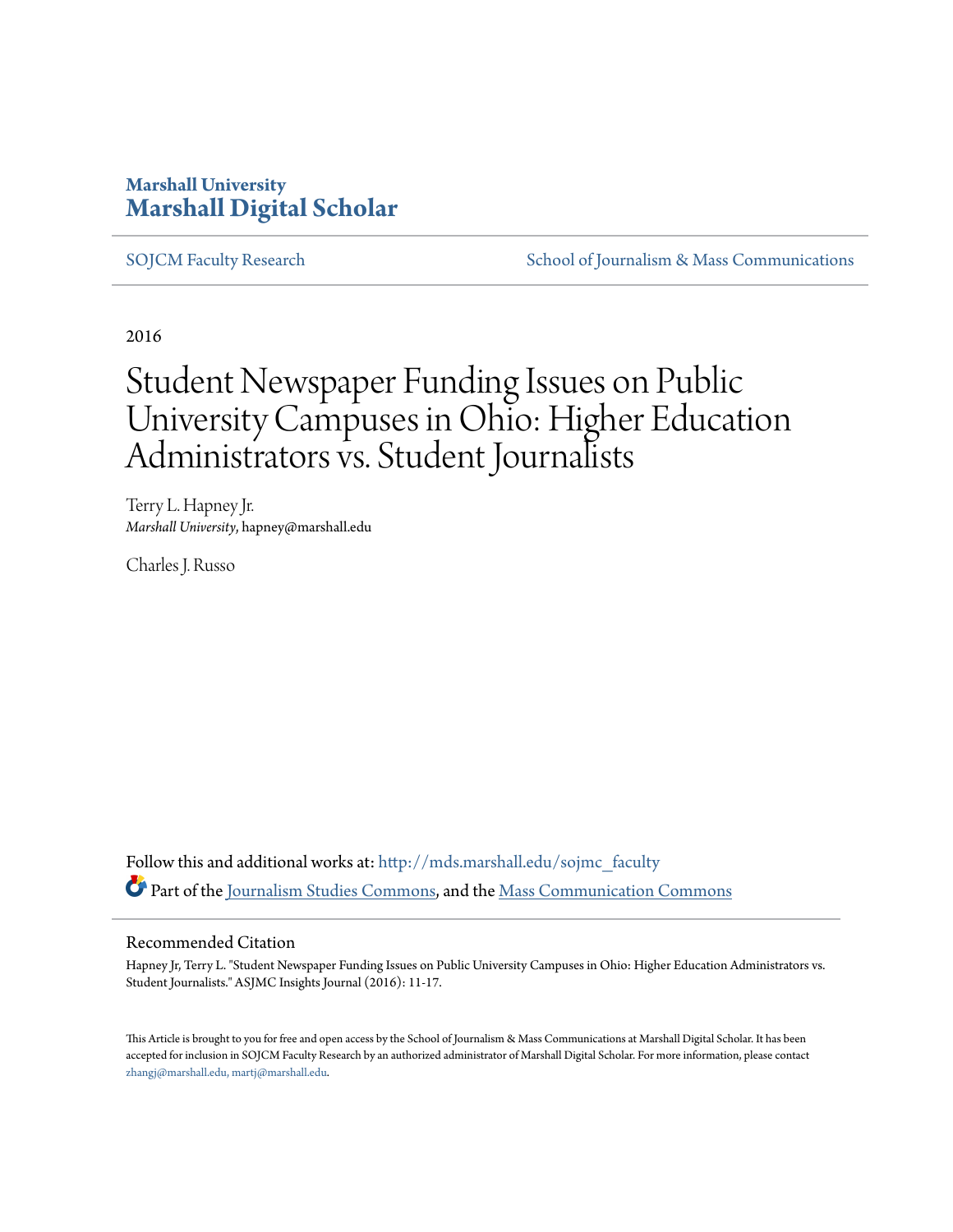## **Student Newspapers at Public Colleges and Universities: Lessons from the United States**

TERRY L HAPNEY AND CHARLES J RUSSO\*

#### **Introduction**

An on-campus activity of enduring interest in the United States<sup>1</sup> that is present elsewhere in the English-speaking world,2 but that has yet to yield reported litigation or academic writing in Great Britain,<sup>3</sup> concerns free speech issues associated with student newspapers in higher education. Student newspapers have long occupied a significant role in their dual functions of informing members of their campus communities and as preparation grounds for future journalists.4

Against this background, the remainder of this article is divided into three major sections. The first part examines the nature of student newspapers and related issues while the second examines key litigation involving these publications in public institutions; these parts of the article focus on state-funded institutions in the United States insofar as the protections afforded by the First Amendment with regard to freedom of speech and expression are inapplicable in non-public, or private, institutions where most rights are contractual in nature. The final portion of the article offers suggestions particularly for readers who work in and with tertiary institutions involving student journalists. The article rounds out with a brief conclusion.

#### **Nature of Student Newspapers**

#### *The First Amendment*

According to the relevant part of the First Amendment to the United States Constitution, 'Congress shall make no law... abridging the freedom of speech or of the press …'5 It is by

Terry L Hapney, Jr, PhD, is an Assistant Professor in the W Page Pitt School of Journalism and Mass Communications at Marshall University in Huntington, West Virginia; Charles J Russo, JD, EdD, is the Panzer Chair of Education and Director of Doctoral Studies in the School of Education and Allied Professions and Adjunct Professor in the School of Law at the University of Dayton in Dayton, Ohio.

The first student newspaper in American higher education, *The Dartmouth* was created at Dartmouth College in 1799. According to its website, *The Dartmouth* is 'an independent, nonprofit corporation chartered in the state of New Hampshire. All editorial and business decisions are made by the students without any interference from the College': http://thedartmouth.com/ about. By the late 1800s, student newspapers made such an impact that college journalism was labeled as a particularly American institution. For apparently the earliest book on the topic, see JF McClure, *History of American College Journalism* (McClure, 1883).

Student newspapers are popular, for example, in Australia. See, eg *On Dit: University of Adelaide Student Newspaper*, http://www.sensational-adelaide.com/forum/ viewtopic.php?f=4&t=1560; *Farrago*, founded at Melbourne University in 1925, http:// union.unimelb.edu.au/farrago. See also Australia's *Student Media Directory*, http://studentmedia.com.au/for comprehensive information about student newspapers in Australia.

<sup>&</sup>lt;sup>3</sup> For a discussion of related issues involving speech codes rather than student newspapers, *see* GR Evans, 'Campus speech codes required by the Education (No 2) Act 1986: a satisfactory basis for addressing today's needs,' (2010) Ed Law 95.

In 1869, under the direction of the former Confederate General, Robert E Lee, President of Washington College, now Washington & Lee University, in Lexington, Virginia, introduced the forerunner of professional preparation for journalists. In 1878, the University of Missouri at Columbia offered journalism classes; the University of Pennsylvania's Wharton School of Business followed suit in 1893. Robert W Desmond, *Professional Training of Journalists* (UNESCO, 1949); Albert A Sutton, *Education for journalism in the United States from its beginning to 1940* (Northwestern University, 1945).

<sup>5</sup> US Const amend I. Although a discussion of its application is beyond the scope of this paper, freedom of expression in Great Britain is covered by Art 10 of the European Convention for the Protection of Human Rights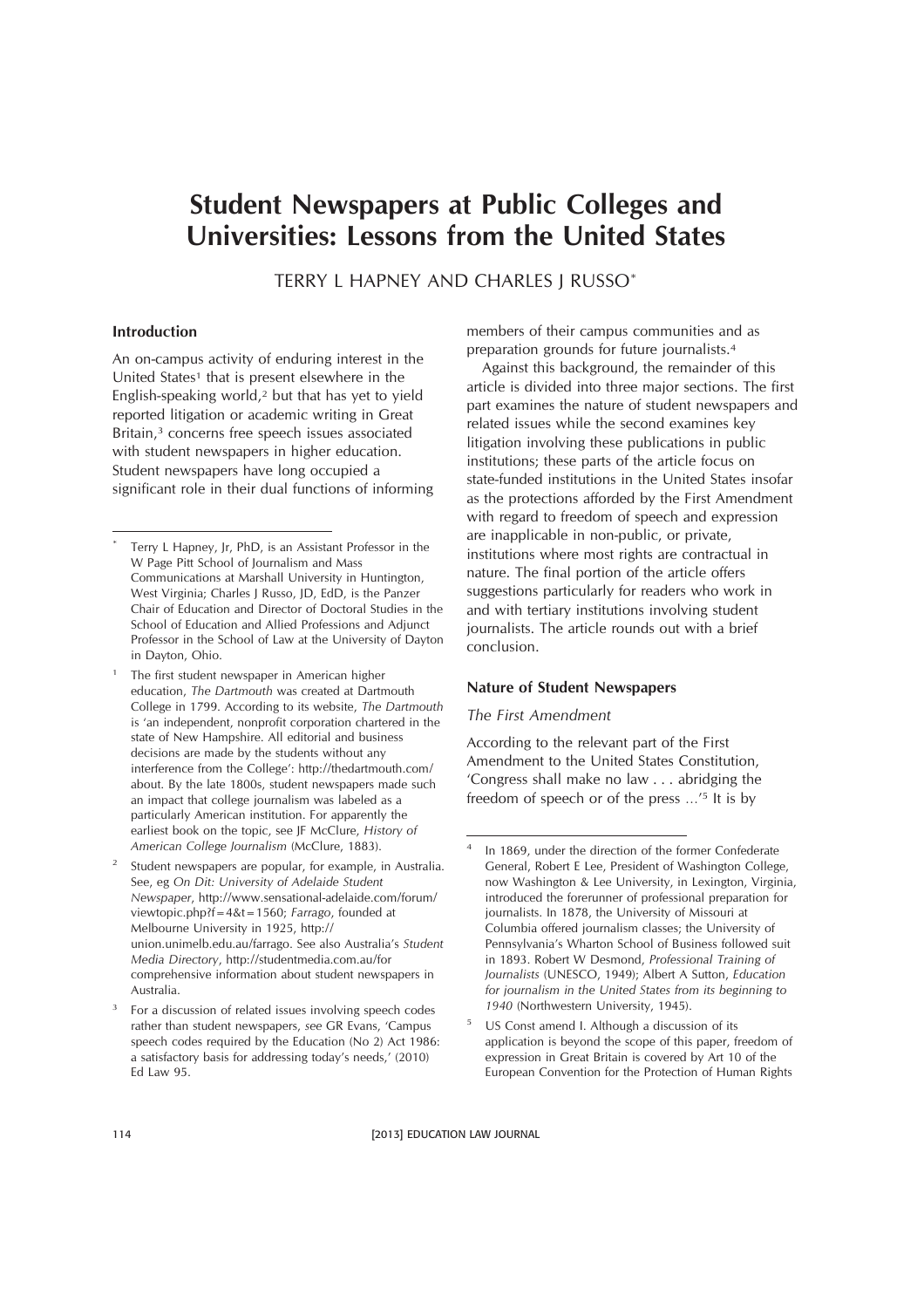design that freedom of speech is among the first of the rights enumerated in the Bill of Rights. Free speech is perhaps the most cherished right enjoyed by Americans. Thomas Jefferson's words ring as true today as when he penned them in 1786: 'Our liberty depends on the freedom of the press, and that cannot be limited without being lost.'6

Jefferson summed up his opinion of the press–government relationship: 'Were it left to me to decide whether we should have a government without newspapers or newspapers without a government, I should not hesitate to prefer the latter.'7 Under the First Amendment Americans have news media outlets that are largely unfettered from governmental interference: '[t]here is nothing more important to the journalism business than freedom of the press – the right guaranteed us by the writers of the Constitution at this country's founding.'8

As a measure of its historical significance in the United States, other than the press no private organisation 'is specifically mentioned in the Bill of Rights. This places the press and its problems in a special file.'9 The same 'special file' could apply to the approximately 1,600 college and university student newspapers in the United States,<sup>10</sup> all of which seek the same freedom of press and expression rights as shared by their professional counterparts. Even so, student press involves an inherent tension as campus journalists yearn to act as watchdogs reporting on people, events, and programs at their schools free from administrative control but may lose some of their independence because they depend on institutional funding to operate.

and Fundamental Freedoms 1950 which was brought into domestic law the Human Rights Act 1998.

 $9$  Ickes, op cit n 6, at p 3.

#### *Conflicts Between Administrators and Student Journalists*

As noted, student newspapers play an important role as they report news, publish the opinions and discussions of members of campus communities, and may print advertisements of interest to students, faculty members, and others on their campuses.<sup>11</sup> Budding journalists can improve their skills if they can enjoy the freedom needed to work as independent professionals but controversies arise when officials who do not approve of their reporting attempt to limit student expression.12

The litigation reveals administrators in higher education are of utmost importance in the success and freedom of student newspapers on the campuses of American public institutions of higher learning. In most instances conflicts arise when administrators limit student expression directly by attempting to impose controls such as demanding prior review or more subtly by limiting funding for publications, issues that are discussed in more detail below. In addition, when student papers are stolen, administrators can step in to punish perpetrators.13

Disputes arise over censorship when campus officials treat faculty advisors as vehicles by which to restrain what student journalists can publish or to order them to delete materials deemed unacceptable.14 While campus administrators lack the authority as publishers of professional newspapers who can control, or censor, the content of the publications they manage,<sup>15</sup> nothing prevents

<sup>6</sup> Harold L Ickes, *Freedom of the Press Today A Clinical Examination by 28 Specialists* (The Vanguard Press, 1941), at p 65.

<sup>7</sup> Ibid at pp 103–104.

<sup>8</sup> Stephen J Humes, *How to Run a Student Newspaper* (Humes Communications, 1989), at p 102.

 $10$  Ibid.

<sup>11</sup> JW Click, *Governing College Student Publications* (National Council of College Publications Advisers, 1980).

<sup>12</sup> Louis E Ingelhart, *Student Publications: Legalities, Governance, and Operation* (Iowa State University Press, 1993).

<sup>&</sup>lt;sup>13</sup> Iohn K Wilson, 'Censoring the Student Press' 2005, http:// www.ilaaup.org/news/illinoisacademe/2004\_fall/ censoring the student press.doc.

<sup>14</sup> See *Antonelli v Hammond*, 308 F Supp 1329, 1332 (D Mass 1970) (enjoining the president of a public college from creating a faculty advisory committee to evaluate what could be published in the student newspaper as whether it was 'responsible freedom of press' or obscene).

<sup>15</sup> *Bazaar v Fortune*, 476 F 2d 570 (5th Cir 1973), cert denied, 416 US 995 (1974) (establishing guidelines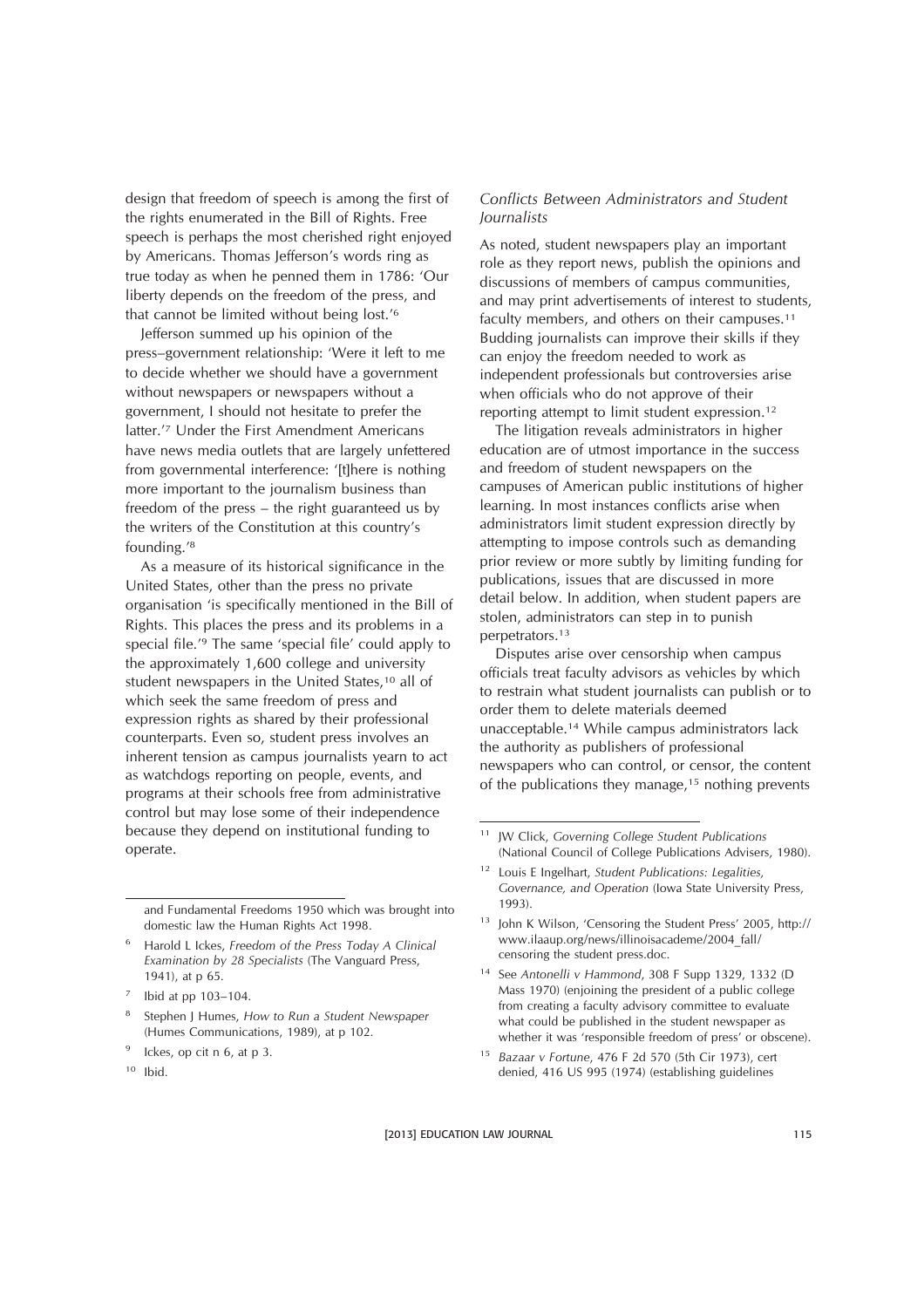them from imprinting disclaimers on publications to ensure that readers understand that they do not endorse or agree with the contents.16

Courts have forbidden officials from limiting the content of student newspapers on campuses whether, for example, publishing material deemed objectionable<sup>17</sup> or controversial<sup>18</sup> or denying funding for content they view as offensive,<sup>19</sup> generally agreeing that 'college students may speak, write, and publish freely.'20 To this end, the judiciary has sought to allow student newspapers to function in climates of editorial independence wherein campus journalists, in a manner similar to editors of privately-owned newspapers, are free to operate as they see fit.21 Still, as documented throughout, attempts by administrators to control student media continue to generate litigation.

#### *Role of Student Newspapers*

The role of the student press is fourfold.<sup>22</sup> First, it chronicles life on campuses by informing readers about events ranging from national, international, and local news to student protests, athletic events, and the like. Secondly, the press provides a forum in which students, faculty members, administrators, staff members, and others can debate issues of concern. Thirdly, it acts as a watchdog to uncover problems on campus such as crime and cafeteria health code violations. Fourth, student media are a training ground for a new generation of journalists.

- <sup>18</sup> *Trujillo v Love*, 322 F Supp 1266 (D Colo 1971).
- <sup>19</sup> *Stanley v Magrath*, 719 F 2d 279 (8th Cir 1983).
- <sup>20</sup> *Milliner v Turner*, 436 So 2d 1300 (La Ct App 1983).
- <sup>21</sup> See, eg *Sinn v Daily Nebraskan*, 829 F 2d 662 (8th Cir 1987).
- <sup>22</sup> Rachele Kanigel, *The Student Newspaper Survival Guide* (Blackwell Publishing, 2006).

News sources, often institutional administrators, sometimes rebel at the intrusion of student journalists. This, in turn, causes tension mainly based on a lack of understanding of the nature of student newspapers as journalistic enterprises. Journalism is defined as gathering information from sources, many of whom are reluctant to disclose what they know; prioritising information after interviews, based on readers' right to know; composing stories; and reporting stories effectively.23 The key to well-functioning student newspapers is the First Amendment because it can facilitate operations in open climates; of course, some papers operate in the opposite environment.

Many individuals on campuses, including some administrators and journalists who do not always act responsibly in handling their freedom,<sup>24</sup> apparently do not fully understand the role of student newspapers or the tenets of freedom of the press. While colleges and universities are institutions of higher learning, when occasional scandals occur such as questionable research, the misuse of state funding, and the hiring of sexual predators,25 the only organisations on campuses that may be able to investigate and report on such matters are student newspapers. At these times, though, tensions arise, often leading to litigation, between administrators who seek to limit freedom of the press and students who wish to exercise their responsibility as a free press. The next major section of this article examines examples of the sometimes adversarial relationship between administrators and student journalists that have led to litigation.

The tension between institutional officials and student journalists arises in part because administrators are different from owners of commercial presses insofar as they neither operate campus newspapers for profits nor as sources of revenue and ordinarily focus on goals other than those of the newspapers. Additionally,

- <sup>24</sup> 'Responding to an April Fools' Newspaper Issue' *Student Affairs Leader* 3/15/2006, Vol 34 Issue 6, at pp 5–6.
- <sup>25</sup> Kanigel, op cit n 22.

regarding limits on a campus literary magazine, declaring that even when institutions provide funding, faculty advising, and facilities, officials may not censor content). For a definition of censor, see *Black's Law Dictionary* (8th edn, 2006), at p 92: 'To officially inspect . . . and delete material considered offensive.'

<sup>16</sup> Ibid*, Bazaar*.

<sup>17</sup> *Mississippi Gay Alliance v Goudelock*, 536 F 2d 1073 (5th Cir 1976).

<sup>23</sup> Melvin Mencher, *The Student Newspaper* (American Council on Education, 1970).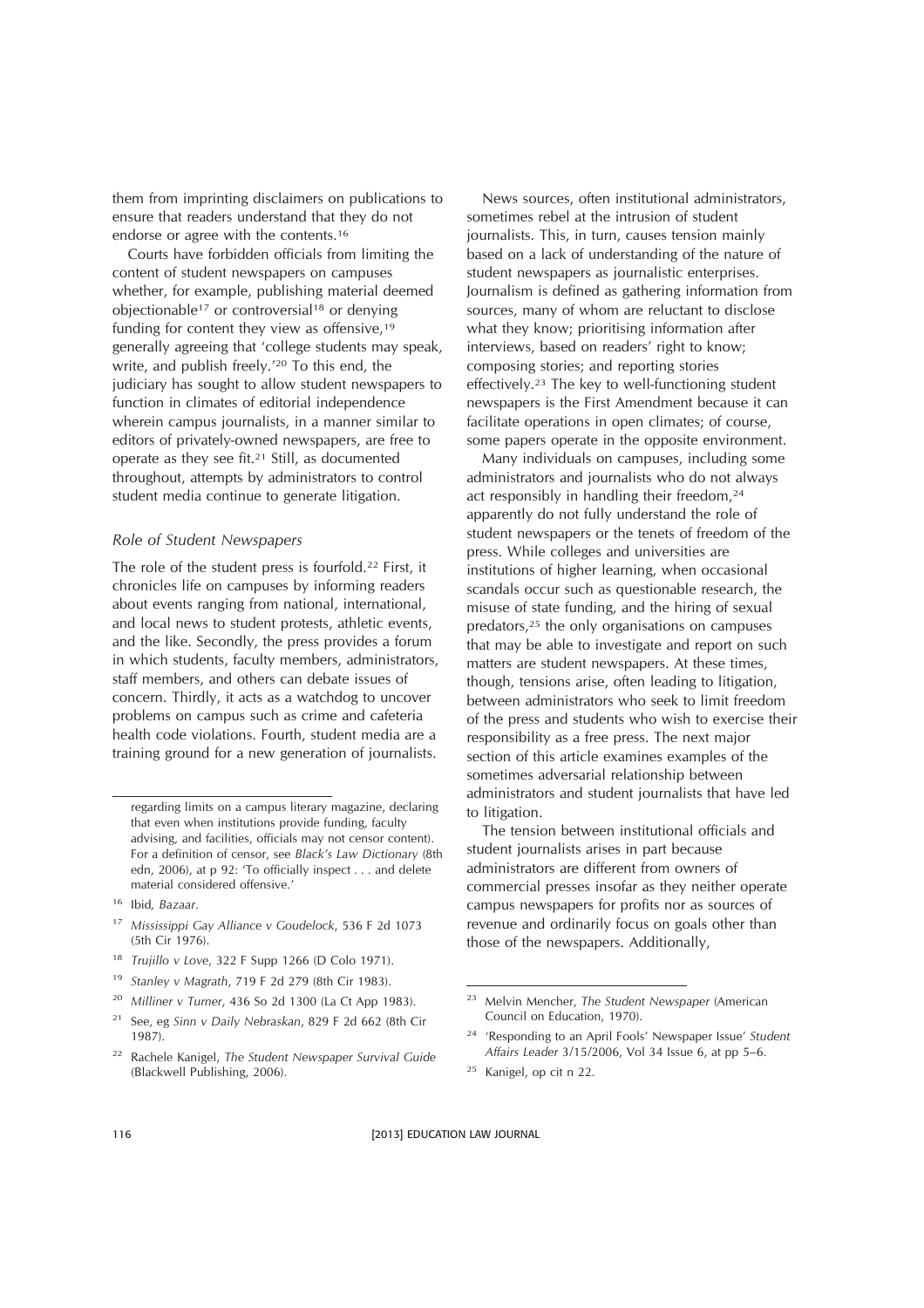administrators are governmental wardens, a status which brings the traditional adversarial nature of the relationship between government and the press into question.

Throughout the 1950s and 1960s, freedom of press for American student newspapers was not a priority. Administrators, as governmental representatives on public campuses, were viewed as owners who used their authority to discipline and regulate school environments to justify censorship. Moreover, around 1955, a professional newspaper editor viewed administrators as publishers with final say on all aspects of student newspapers on public campuses.26 In the late 1960s, amid massive social change in the United States, Great Britain, and the world, American college journalists and their legal counsel began arguing that the judiciary should apply the First Amendment to protect their newspapers from administrative intervention. Since then the courts generally agreed that First Amendment rights of student publications on public campuses are as strong as those of other journalists because administrators are representatives of the state who must abide by the First Amendment.

#### *Governance Models*

Most student newspapers fit into one of two broad categories as either laboratory or extracurricular publications. Laboratory papers are primarily teaching tools for publishing stories from in-class writing assignments in which faculty and staff members influence, both directly and indirectly, the content of campus newspapers. In extracurricular papers, which are outside of academic programs, students are responsible for content. This classification is further subdivided into four models: authoritarian, independence, student activity, and advisor.27 At one end of the spectrum, in the authoritarian model, campus officials act as 'publisher-owners,' retaining censorship authority. Although still present on some campuses, this

model has largely 'been discredited . . . by the college press cases.'28 In the independence model, at the other end of the spectrum, newspaper organisations are incorporated apart from their schools as students and/or professionals control editorial content and business activities.

The student activity model provides student journalists with decision-making authority as staff writers and editors report to their student government associations or publications boards.29 Under the advisor model, universities own the publications, but officials delegate publishing rights to advisors who provide advice to student editors and writers but do not use prior review.

#### **Litigation**

#### *Nature of the Forum*

A preliminary matter in reviewing key litigation involving student newspapers is the kind of fora that they create, whether in printed, hard copy versions, or in virtual online and electronic formats. If anything, the online versions of newspapers provide more independence for student journalists insofar as third-party organisations can serve as hosts of content at no cost, thereby placing the issue of delaying funding, discussed in more detail below, should campus officials wish to engage in some form of prior review out of the reach of administrators. Even so, to date, in First Amendment speech cases the Supreme Court has identified three different types of fora,30 none of which has involved electronic formats.

Under the first category, governmental power to regulate expression is most restricted in traditional public fora such as parks, streets, and sidewalks. The government may ' "exclude a speaker from a traditional public forum" only when the exclusion is necessary to serve a compelling state interest and the exclusion is narrowly drawn to achieve that

<sup>&</sup>lt;sup>26</sup> John D Reed, 'Toward a Theory of the First Amendment for the College Press' (PhD diss, Southern Illinois University at Carbondale, 1985).

 $28$  Ibid, at p 11.

<sup>29</sup> Louis E Ingelhart, *Student Publications: Legalities, Governance, and Operation* (Iowa State University Press, 1993).

<sup>30</sup> For discussions of forum analysis, see *Perry Educ Ass'n v Perry Local Educators' Ass'n*, 460 US 37 (1983); *Hazelwood Sch Dist v Kuhlmeier*, 484 US 260 (1988).

 $27$  Ibid.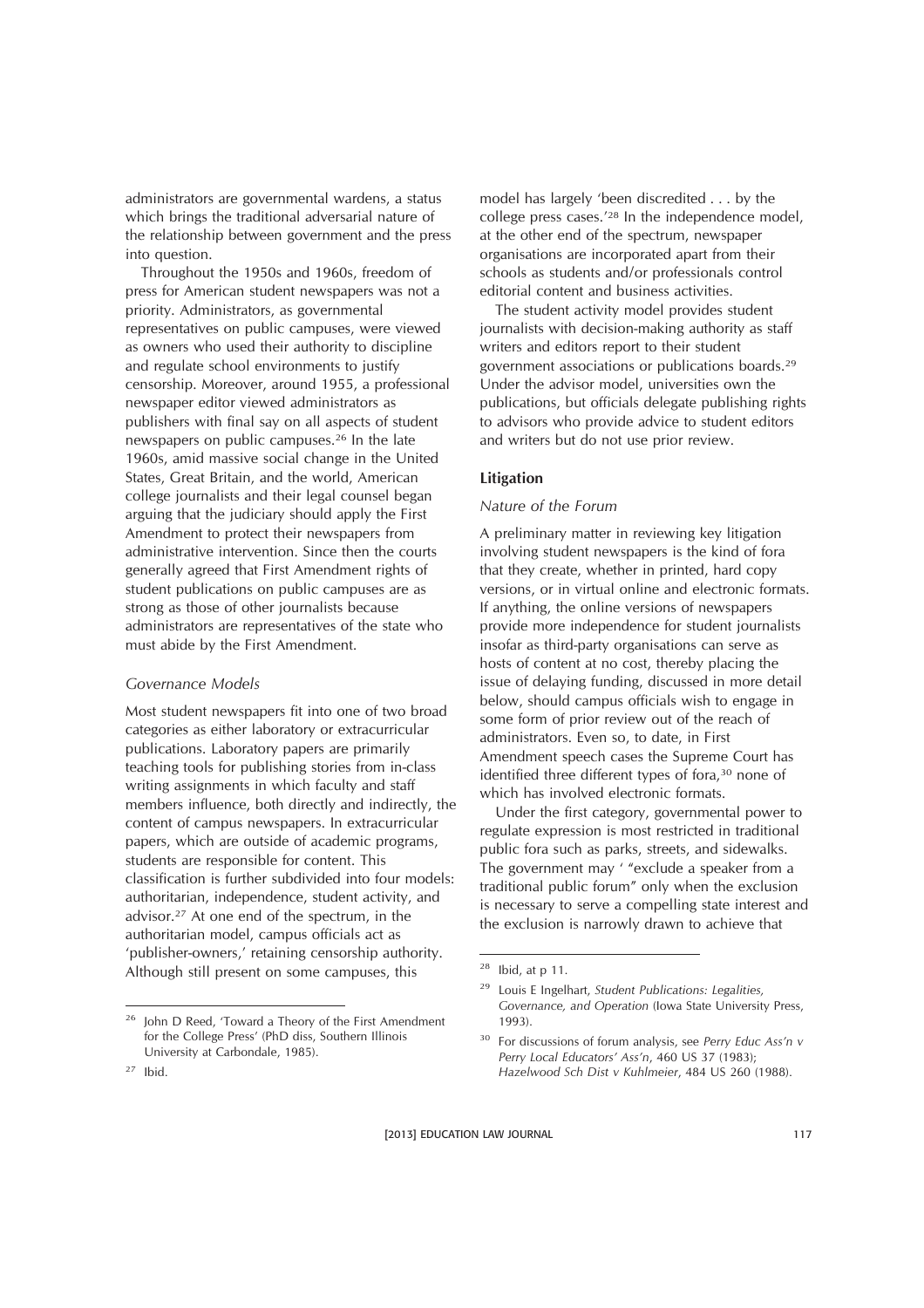interest.'31 Narrowly tailored content-neutral regulations as to time, place, and manner of expression can be enforced, but only if the governmental interest is significant and alternative channels of communication are available.

The same standard used in public fora applies to 'limited' or 'designated public fora,' public property that the state opened for public use as places for expressive activity.32 The government can create such fora either by express policies or by significant practice. In limited public fora, First Amendment protections provided to traditional public fora apply, but only to entities of a character similar to those the government admits to the fora. The government is not indefinitely bound to retain the open nature of limited fora for college and university newspapers.

A non-public forum, the third category of public property, such as a classroom, 'is not by tradition or designation a forum for public communication.'33 As such, non-public fora are subject to less rigorous scrutiny than open or designated public fora. In these settings, the government can enforce regulations to reserve fora for their intended purposes, communicative or otherwise, but they 'must be "reasonable in light of the purpose served by the forum".'34

#### *Early Cases*

Perhaps it is not surprising that student free speech in higher education followed on the heels of the Supreme Court's landmark decision in *Tinker v Des Moines Independent Community School District*.35

- <sup>33</sup> *Perry Educ Ass'n v Perry Local Educators' Ass'n,* 460 US 37, 46 (1983)
- <sup>34</sup> See, eg *Good News Club v Milford Cent Sch,* 533 US 98, 106–107(2001), quoting *Cornelius v NAACP Legal Defense and Educ Fund*, 473 US 788, 806 (1985); *Rosenberger v Rector and Visitors of Univ of Va*, 515 US 819 (1995).
- <sup>35</sup> 393 US 503 (1969). For a case from higher education involving a protest against American activity in Vietnam, see *Lee v Board of Regents of State Colleges*, 441 F 2d

In *Tinker*, the court ruled that educators could not limit non-disruptive student speech in the form of black armbands protesting American activity in Vietnam,36 opening the door for the application of the First Amendment in other educational setting whether elementary, secondary, or higher education.

*Healy v James*<sup>37</sup> illustrates how administrators cannot infringe on the First Amendment rights of students in higher education by denying recognition to groups based on the possibility that their members would engage in disruptive behaviour and violence. After a college president refused to grant official recognition to a student group based on such a fear, the Supreme Court explained that by not recognising the group administrators engaged in prior restraint to stifle the group's First Amendment rights. Pointing out that classrooms and campuses constitute marketplaces of ideas, not unlike student newspapers, the court concluded that the First Amendment protections apply the same on campuses as in larger communities.

A year later, *Papish v Board of Curators of the University of Missouri*,38 the only Supreme Court case on the student press, examined whether university officials could expel a graduate student for distributing a newspaper on campus because they disapproved of a political cartoon on its pages. Interestingly, the newspaper had been sold on campus for more than 4 years with approval from university officials before the issue with the offensive material appeared. The Supreme Court in *Papish*, in a brief unsigned opinion, held that officials had to reinstate the student and restore her academic credit. The court thought that university

<sup>31</sup> *Arkansas Educ Television Comm'n v Forbes,* 523 US 666, 677 (1998) (quoting *Cornelius v NAACP Legal Def & Educ Fund,* 473 US 788, 800 (1985).

<sup>32</sup> *Arkansas Educ Television Comm'n v Forbes,* ibid.

<sup>1257 (7</sup>th Cir 1969) (affirming that university officials in Wisconsin could not prevent student editors from publishing an advertisement against the war because doing so would have violated the First Amendment).

<sup>36</sup> For two cases pre-dating *Healy*, see *Channing Club v Texas Tech Univ*, 317 F Supp 688, 689 (DC Tex 1970) (refusing to enjoin distribution of a campus newspaper on the basis that students 'have a constitutionally guaranteed right of freedom of expression which is protected against state infringements.')

<sup>37</sup> 408 US 169 (1972).

<sup>38</sup> 411 US 960 (1973).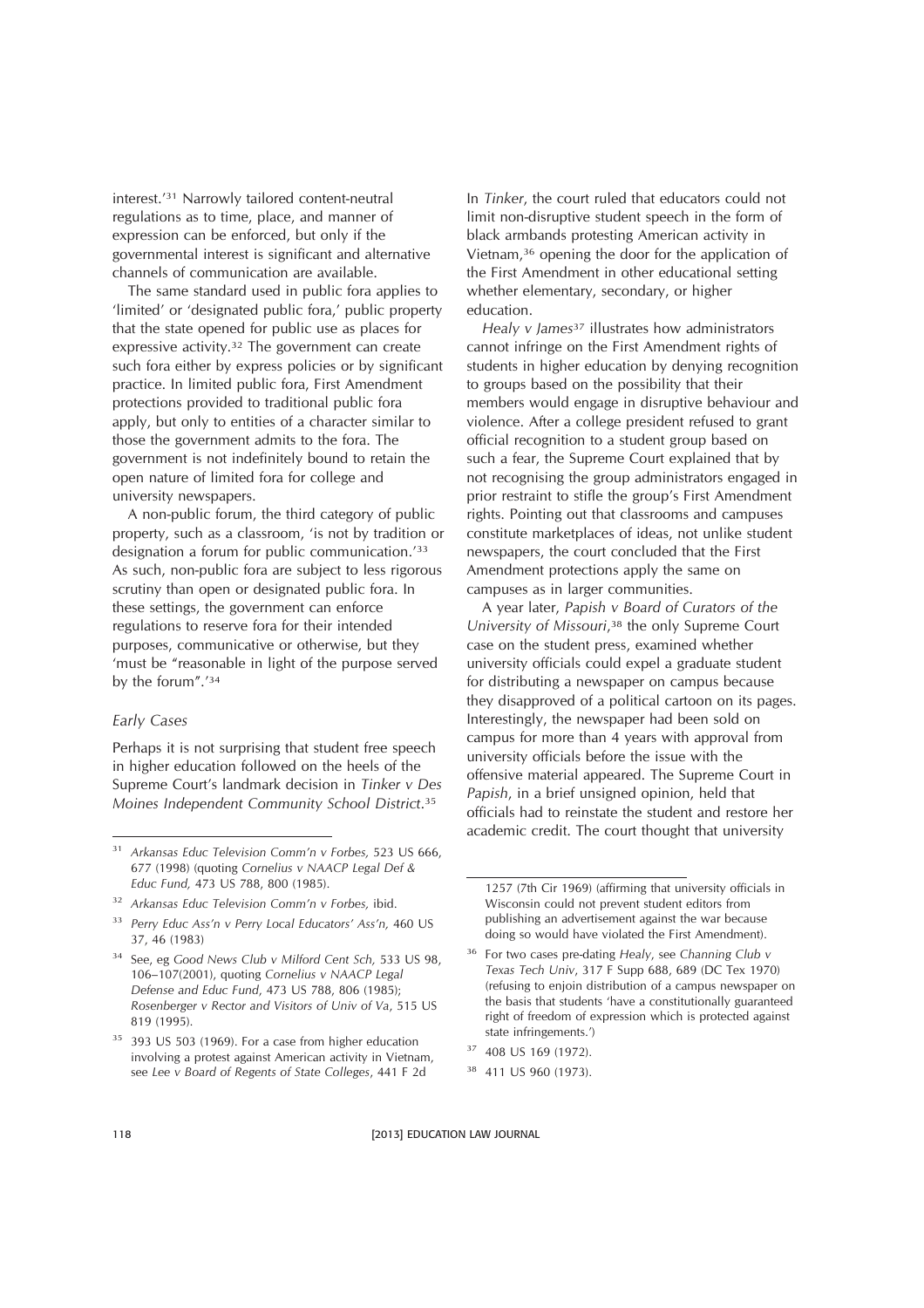officials could not dismiss the student for violating an institutional bylaw because the newspaper she distributed did not contain obscenities and that the propagation of ideas on a state university campus, regardless of their offensiveness, was protected First Amendment speech because it was not obscene. The court was convinced that officials violated the First Amendment in expelling the student because of the content of the newspaper rather than the time, place, or manner of its distribution on campus.

Additional litigation reveals that university officials have limited authority in attempting to discipline student journalists for not following their directives. Among the cases in which student journalists prevailed were disputes over whether a newspaper's use of grammar, spelling, and expression of language was unacceptable,<sup>39</sup> publishing a letter that was critical of the university's president,<sup>40</sup> attempting to expel students for printing news stories and editorials criticising state legislators and governors,<sup>41</sup> and endorsing a candidate for student government.42 These later cases can also typically fit under the two broad headings of prior restraint-review and issues associated with funding for groups that may disagree from accepted campus orthodoxies.

#### *Prior Restraint-Review*

Courts decided many cases in favour of students who challenged prior restraint or review by administrators. Among the other cases resolved in favor of student journalists were those preventing administrators from placing unreasonable restrictions on distributions of papers regardless of whether they were produced on or off of

campuses,43 limiting advertisements solicited for publications,44 preventing newspapers from reporting about campus crimes.45

Since *Hosty v Carter*<sup>46</sup> the only appellate case partially resolved in favor of a university administrator who sought to limit student expression, it is reviewed in greater detail. Acting in response to an article critical of a campus dean, the dean of students notified officials at the company that printed the campus newspaper that they should not print any issues that she had not reviewed and approved in advance even though it was a subsidised publication akin to what was described earlier as an extracurricular activity.

In response, the student journalists sued the dean and others alleging that she engaged in prior review in violation of the First Amendment. A federal trial court in Illinois rejected the dean's motion for qualified immunity because the paper was subsidised by activities fees and was published by an independent group of students, not as part of a class.47 The trial court expressly refused to apply *Hazelwood School District v Kuhlmeier*<sup>48</sup> wherein the Supreme Court allowed educational officials to remove stories they deemed unacceptable in a high

- <sup>44</sup> *Lueth v St Clair County Community College*, 732 F Supp 1410 (ED Mich 1990); *Leeds v Meltz*, 85 F 3d 51 (2d Cir 1996); *Doe v New York Univ*, 786 NY S 2d 892 (NY Sup Ct 2004).
- <sup>45</sup> *Doe*, ibid.
- <sup>46</sup> *Hosty v Carter*, 412 F 3d 731 (7th Cir 2006), *cert denied*, 546 US 1169 (2006). For a review of *Hosty*, see Kerry Brian Melear, 'The First Amendment and Freedom of Press on the Public University Campus: An Analysis of *Hosty v Carter*' (2007) 216 Educ L Rep 293.
- <sup>47</sup> *Hosty v Governors State Univ*, 174 F Supp 2d 782 (ND Ill 2001).
- <sup>48</sup> 484 US 260 (1988). For a discussion of *Hazelwood* in higher education, see Louis M Benedict, 'The First

<sup>39</sup> *Schiff v Williams*, 519 F 2d 257 (5th Cir 1975).

<sup>40</sup> *Thonen v Jenkins*, 517 F 2d 3 (4th Cir 1975).

<sup>41</sup> *Dickey v Alabama State Bd of Educ*, 273 F Supp 613 (MD Ala 1967).

<sup>42</sup> *Husain v Springer*, 494 F 3d 108 (2d Cir 2002) (deciding that officials at a public college had no First Amendment duty to ensure that the positions expressed by the student newspaper funded primarily through activity fees reflected a balance of viewpoints).

<sup>43</sup> *New Times v Arizona Bd of Regents*, 519 P 2d 169 (Ariz 1974) (invalidating a regulation obligating a publisher to fill out an application to receive permission to circulate its material on campus on the ground that it exceeded reasonable time, place, and manner restrictions permitted by the First Amendment); *Hays County Guardian v Supple*, 969 F 2d 111 (5th Cir 1992) (finding that regulations prohibiting the distribution of a newspaper on campus were unconstitutional because the university was a designated public forum for free student speech)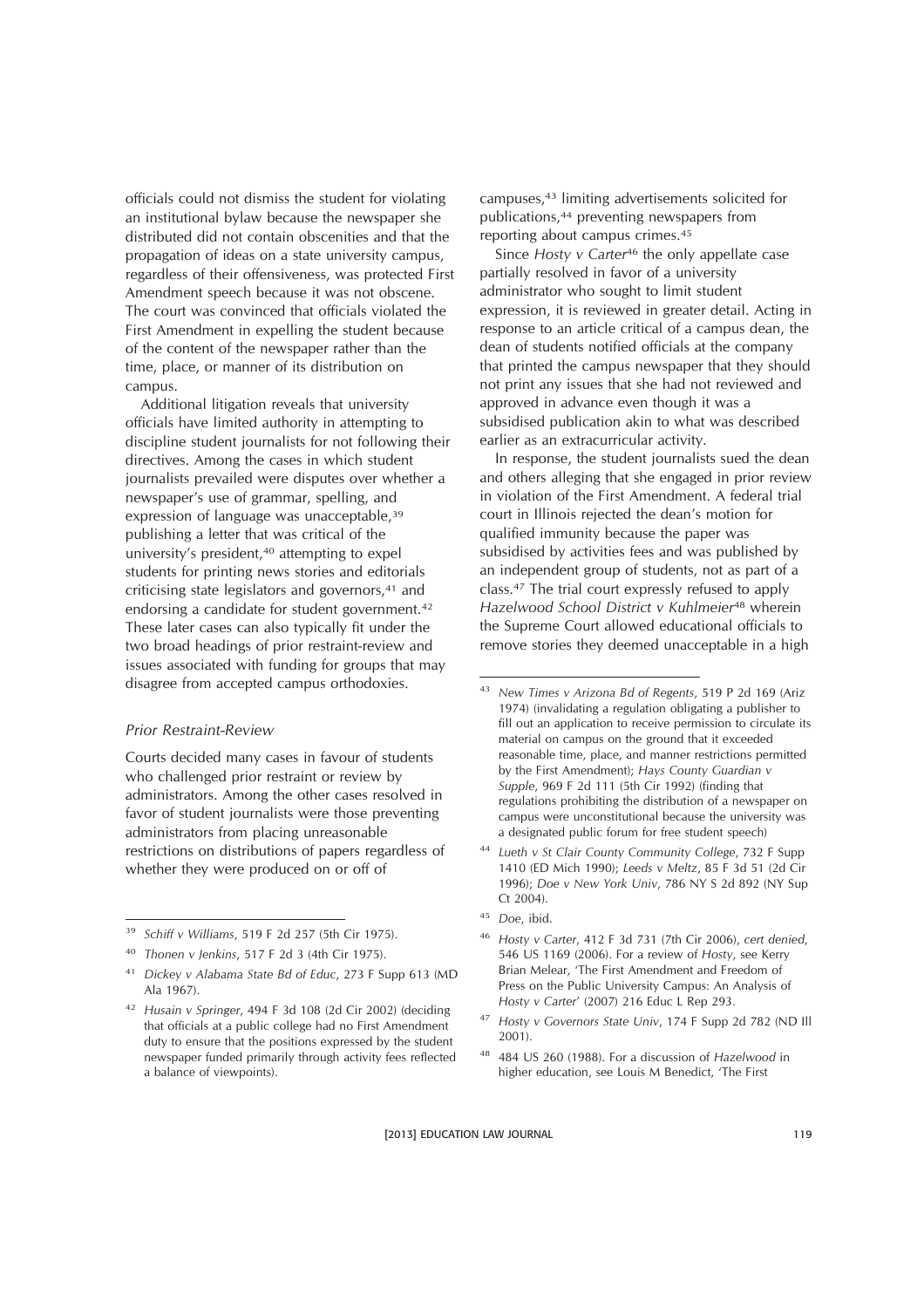school paper that was part of a journalism class and for which students received academic credit.49 The justices reasoned that 'educators do not offend the First Amendment by exercising editorial control over the style and content of student speech in school-sponsored expressive activities so long as their actions are reasonably related to legitimate pedagogical concerns.'50

On appeal, the Seventh Circuit reversed in favour of the dean using the framework of *Hazelwood*, stating it applies to subsidised campus newspapers. The court observed that the newspaper operated as a designated or limited-purpose public forum beyond the control of institutional officials, conceding that expression in this type of forum is not subject to censorship when its sponsor deems speech unacceptable. While the court invalidated the dean's action, it added that she was protected by qualified immunity absent evidence that she knew that her behaviour was unlawful. Accordingly, the court granted the dean's motion for qualified immunity because the law in this area was unsettled and difficult to apply. Following *Hosty*, Illinois essentially abrogated its holding by enacting a statute providing student journalists at public colleges and universities with protection from administrative prior review or censorship.<sup>51</sup>

#### *Funding*

Sometimes university administrators or student government groups try to influence campus newspapers through funding, arguing that providing subsidies affords them such control. In other cases,

administrators allocate funding to student government associations (SGA) that subsequently provide funding to student groups on public university campuses, including student newspapers. Some SGAs view their funding decision making as licenses to serve as publishers. Typically, funding does not permit administrators or SGAs to govern student newspapers or to limit their support for groups with which they disagree. This section focuses primarily on two Supreme Court cases that established the parameters for funding. These cases concern funding for groups that may differ from prevailing campus orthodoxies and individuals who wish to avoid paying fees to help underwrite publications and/or positions with which they disagree.

In *Rosenberger v Rector and Visitors of the University of Virginia,*<sup>52</sup> a student organisation that gained Contracted Independent Organisation status, meaning that although they operate on campus with funds from extracurricular student activities fees they are independent of the university and that its officials are not responsible for their actions, published a newspaper to promote its activities. However, when a committee of the university's student council refused to pay a printer to cover costs for the publication, the students filed suit. The Supreme Court found that the student council engaged in viewpoint discrimination<sup>53</sup> because once university officials created a forum for free speech, others, such as the Christian newspaper, could not be denied access due to religion. In deciding that the action discriminated 'on the basis of religious editorial viewpoints, not religion itself,'54 the court determined that the students were

Amendment and College Student Newspapers: Applying *Hazelwood* to Colleges and Universities' (2007) 33 J College & Univ Law 245.

<sup>49</sup> In dicta, in footnote 7, the *Hazelwood* court wrote 'A number of lower federal courts have similarly recognised that educators' decisions with regard to the content of school-sponsored newspapers, dramatic productions, and other expressive activities are entitled to substantial deference . . . We need not now decide whether the same degree of deference is appropriate with respect to school-sponsored expressive activities at the college and university level.' Ibid, at p 273 (internal citations omitted).

 $50$  Ibid.

<sup>51</sup> 110 ILCS 13/10 (2007).

<sup>52</sup> 515 US 819 (1995).

<sup>&</sup>lt;sup>53</sup> For another case prohibiting viewpoint discrimination, see *Kincaid v Gibson*, 236 F 3d 342 (6th Cir 2001) (positing that university officials engaged in viewpoint discrimination by confiscating yearbooks insofar as they apparently disagreed with its theme).

<sup>54</sup> Ibid at 819. For a similar dispute reaching a like result, see *Gay & Lesbian Students Ass'n v Gohn*, 850 F 2d 361 (8th Cir 1988) (although involving student group rather than a publication, affirming that a university had to provide funding without regard to content of the ideas expressed by organisational members). But see *Mississippi*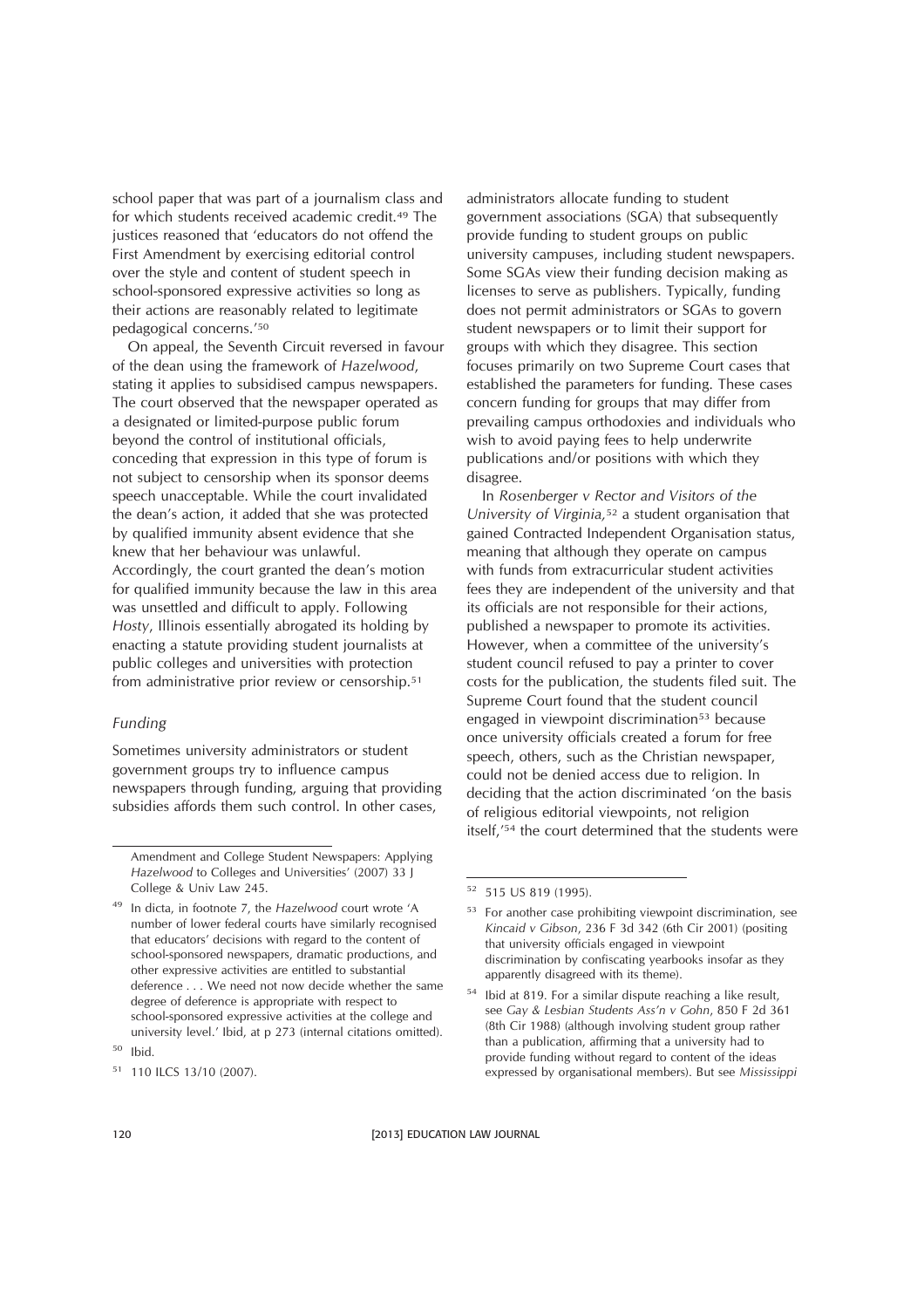entitled to funding to cover printing costs since this is covered by the First Amendment.<sup>55</sup>

In *Board of Regents of the University of Wisconsin System v Southworth*,<sup>56</sup> the Supreme Court rejected the argument that university mandates for fees to fund media that conflicted with students' ideologies violated the First Amendment.57 The court ruled that the fees were acceptable because they had the singular purpose of facilitating freedom of ideas exchanged on the campus. This, the court remarked, is a central part of a public university's mission, so long as the fees are available to all student groups with all beliefs. The justices unanimously agreed that the fee system was acceptable because the university did not award funding to student groups based on their views.58, the court rejected an optional refund system as unworkable because it would have further restricted the flow of free ideas on campuses.

#### *Emerging Issues*

Access to student records via open records requests to view information about campus crime and the theft of newspapers present novel, emerging issues. Two cases from Ohio on access rights by student press reached different outcomes, leaving the status of the law unsettled.

The Supreme Court of Ohio ultimately granted the editors of a student newspaper at a public university access to records of proceedings before its student disciplinary board so that it could track student crime trends on campus.59 The students did not request names, identification numbers, or other data that provided identity clues about victims. University officials complied with the requests but deleted the identity, sex, ages, dates, times, and locations of the incidents along with internal memoranda and other written statements. The court granted the students' request to access the deleted materials because insofar as the information was not academic in nature, the records were not exempt from release under the Federal Family Education Rights and Privacy Act (FERPA).60

Conversely, in a second case involving students from the same university in Ohio, among others, the Sixth Circuit reached the opposite result.61 The appellate panel affirmed that insofar as student disciplinary records fail to qualify as educational records within the contemplation of FERPA, a trial court did not abuse its discretion in denying discovery to a student newspaper. The appellate court added that there is no First Amendment right of access to student disciplinary records detailing criminal activities and punishment.

#### *Stolen Papers*

In response to increasing activity in this regard, lawmakers in California,<sup>62</sup> Colorado,<sup>63</sup> and Maryland64 enacted statutes making campus

- <sup>62</sup> Cal Penal Code § 490.7 (2007).
- <sup>63</sup> Colo Rev Stat § 18-4-419 (2004).
- <sup>64</sup> Md Criminal Code § 7–106 (2002).

*Gay Alliance v Goudelock*, 536 F 2d 1073 (5th Cir 1976) (deciding that insofar as student editors were not state actors, they could refuse to print advertisements highlighting a group's library of homosexual literature).

<sup>55</sup> Ralph D Mawdsley and Charles J Russo, 'Religion in Public Education: *Rosenberger* Fuels an Ongoing Debate' (1995) 103 Educ L Rep 13.

<sup>56</sup> 529 US 217 (2000).

<sup>57</sup> For an earlier case reaching the same outcome, see *Hays County Guardian v Supple*, 969 F 2d 111 (5th Cir 1992) (stating that the use student fees to subsidise a campus newspaper does not violate First Amendment rights because it fulfils the university's educational goals, providing journalism experience to its students along with being a forum for public discussion).

<sup>58</sup> R Craig Wood and Alvin J Schilling, 'The Legal Dilemma Created by Mandatory Student Activity Fees: The Supreme Court Offers a Resolution in *Wisconsin v Southworth*' (2000) 147 Educ L Rep 413.

<sup>59</sup> *Miami Student v Miami Univ*, 680 NE 2d 956 (1997), *cert denied*, 522 US 1022 (1997).

<sup>60</sup> 20 USCA § 1232g (detailing access rights to student records).

<sup>61</sup> *United States v Miami Univ*, 294 F 3d 797 (6th Cir 2002). But see *Red & Black Publishing Co v Board of Regents*, 427 SE 2d 257 (Ga 1993) (affirming that records of a student organisation court, including disciplinary proceedings, were subject to inspection under the state's open records act since they were not educational records under FERPA).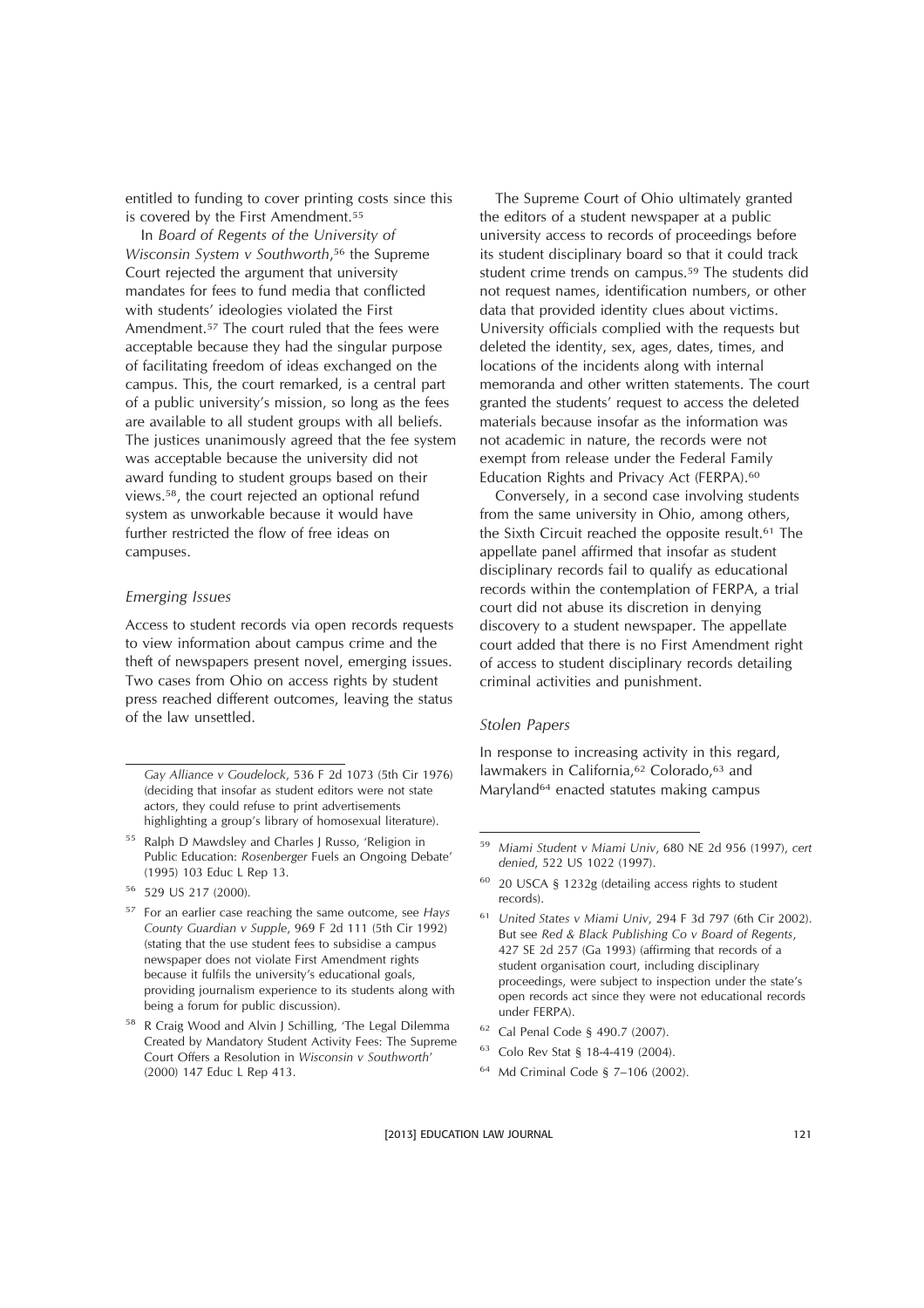newspaper theft illegal. Existing theft laws in other states apply to the prohibition of stealing free newspapers.65 While the limited litigation in this area has not gone past trial courts,66 news stories illustrate that problems exist with regard to stolen student newspapers in the United States.67

#### **Discussion**

At a time when freedom of the press is increasingly contentious around the world, student newspapers remain an integral part of campus life in the United States even though they do not occupy such a role in many other nations. Since the student press can play a crucial role in promoting free speech, these newspapers are likely to remain controversial in open democratic societies within which not all agree.

In the United States, at least, many of the legal difficulties between institutional officials and student press can likely be resolved before resorting to litigation, saving administrators, faculty advisors, and student journalists a great deal of effort if they understand what is acceptable relating to campus newspapers. In this spirit, the suggestions discussed below are offered to encourage readers to treat American litigation as persuasive precedent, a kind of lesson, because even if one disagrees with the judicial opinions highlighted herein and principles derived therefrom, they offer food for thought. Consequently, readers can accept ideas which may work for them while rejecting concepts which may be inapplicable insofar as not all nations share the American tradition of free speech. The challenge, of course, is discovering a way to strike a balance

between the rights of journalists and those who may disagree with what they read.

Efforts to achieve a balance between campus press and institutional officials are often frustrated because many administrators and student journalists fail to understand the boundaries of acceptable free speech. This section, then, suggests guidelines drawn from the cases to establish acceptable limits for student press. Even in conceding that student newspapers remain almost uniquely American, the following discussion offers food for thought for readers who are interested in free speech on campuses. These ideas may be especially pertinent in England and Wales since 'the requirement that each institution should maintain its own internal code for the protection of freedom of speech and keep it up to date... [is] not adequate to meet more recent needs.'68

#### *Prior Restraint-Review*

Administrators should be careful not to infringe on the free speech rights of students in higher education by denying official recognition to groups, even those other than newspapers. Insofar as classrooms and campuses constitute a marketplace of ideas<sup>69</sup> in which even unpopular ideas<sup>70</sup> have a right to be expressed, free speech protections should apply in higher education just as in society

<sup>65</sup> See 'Law of the Student Press,' *Student Press Law Center* (Student Press Law Center, 2008).

<sup>66</sup> See, eg *Coming Up v San Francisco*, 857 F Supp 711 (ND Calif 1994) (asserting that a police chief violated federal civil rights law when he confiscated mass quantities of a 'free' newspaper, awarding financial damages to the publisher for economic losses and emotional distress).

<sup>&</sup>lt;sup>67</sup> See, eg Emily Salmon, 'Shawnee State Newspapers Taken from Racks,' *The Portsmouth (OH) Daily Times*, Feb 23, 2006 at p 1; 'SPLC Legal Brief: Student Press Freedom at Public Colleges,' *Student Press Law Center*, 2009, http:// www.splc.org/legalresearch.asp?id=9.

<sup>68</sup> Evans, op cit n 3 at p 95.

<sup>69</sup> See *Rosenberger v Rector and Visitors of the Univ of Va*, 515 US 819, 831 (1995) (applying viewpoint neutrality in holding that a policy permitting university officials to authorise payments to print the publications of student organisations applied to a Christian journal since its speech was protected by the First Amendment): The dissent's assertion that no viewpoint discrimination occurs because the Guidelines discriminate against an entire class of viewpoints reflects an insupportable assumption that all debate is bipolar and that antireligious speech is the only response to religious speech. Our understanding of the complex and multifaceted nature of public discourse has not embraced such a contrived description of the marketplace of ideas. If the topic of debate is, for example, racism, then exclusion of several views on that problem is just as offensive to the First Amendment as exclusion of only one. It is as objectionable to exclude both a theistic and an atheistic perspective on the debate as it is to exclude one, the other, or yet another political, economic, or social viewpoint. The dissent's declaration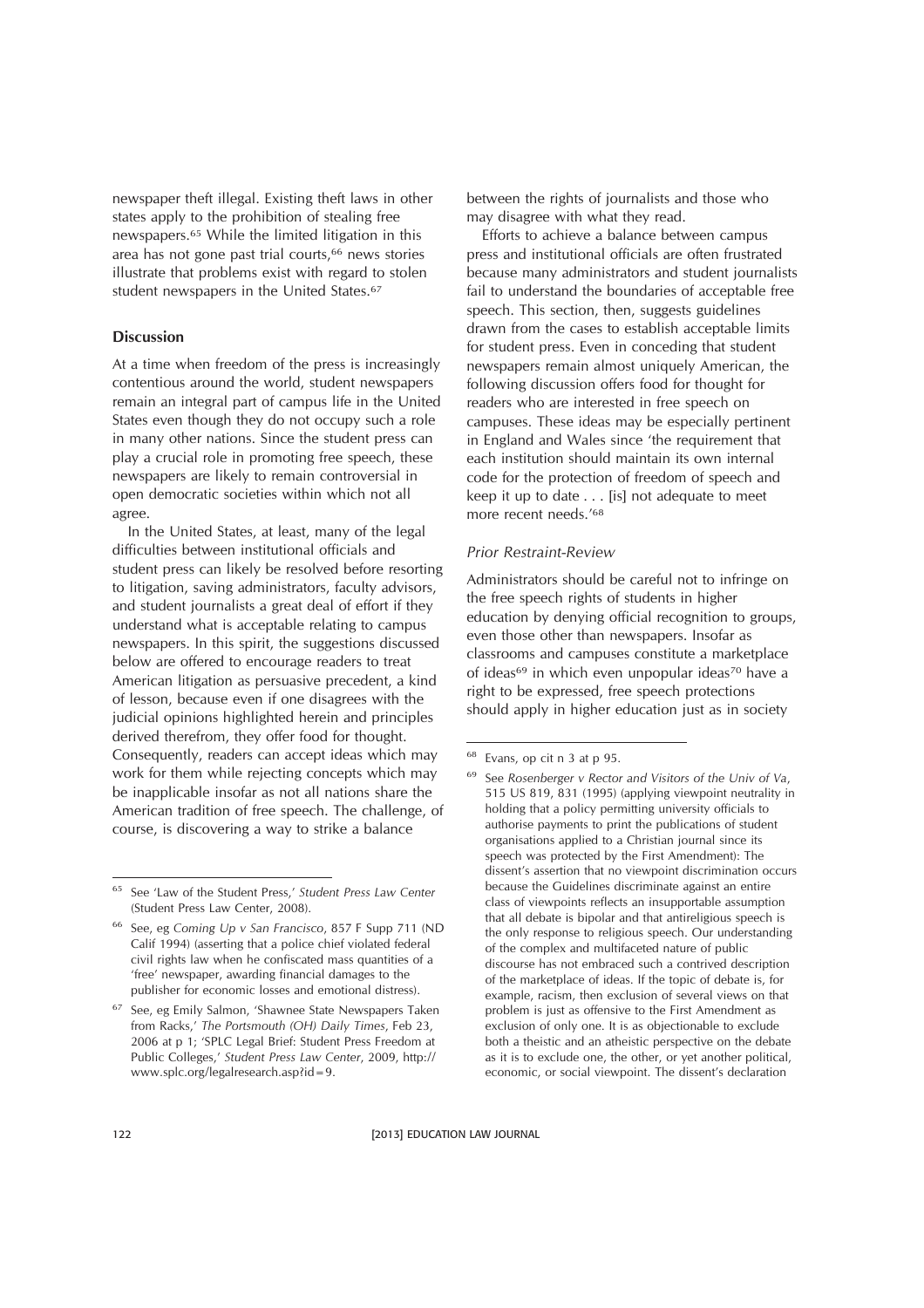writ large.<sup>71</sup> In a closely related matter, institutional officials cannot restrict content in student newspapers that operate as designated or limited-purpose public fora even if administrators disagree with their content.72

At the same time, higher education officials should not impose regulations on off-campus publications that differ from those for on-campus student newspapers if the former are to be distributed on campuses $73$  or the types of advertisements that editors choose to print in their publications.74 Moreover, officials cannot engage in prior restraint by dictating what student journalists publish or reprimanding editors because they disagree with what they publish in campus newspapers,75 even if stories criticise legislators and governors and they cannot expel students as insubordinate if they do so.76 such, officials must afford student editors on public campuses the right to exercise editorial control and judgment when selecting content for their newspapers.<sup>77</sup>

On the other hand, although officials are forbidden from obstructing student press and preventing its distribution, they may place or stamp 'This is not an official publication of the University' on the covers of student publications as disclaimers to ensure that readers understand that they are not controlled by the institutions.78 Additionally, graduate students cannot be disciplined for

- <sup>70</sup> See, eg Erwin Chemerinsky, 'Unpleasant Speech on Campus, Even Hate Speech, is a First Amendment Issue' (2009) 17 Wm & Mary Bill Rts J 765.
- <sup>71</sup> *Healy v James*, see above n 37.
- <sup>72</sup> *Hosty v Carter*, see above nn 45 et seq*.*
- <sup>73</sup> *Hays County Guardian v Supple*, see above nn 43, 47.
- <sup>74</sup> *Lueth v St Clair County Community College*, see above n 44.
- <sup>75</sup> *Thonen v Jenkins*, see above n 40.
- <sup>76</sup> *Dickey v Alabama State Bd of Educ*, see above n 41.
- <sup>77</sup> *Mississippi Gay Alliance v Goudelock*, see above nn 17, 56.
- <sup>78</sup> For a case where this was done, see *Bazaar v Fortune*, see above nn 15–16.

distributing what campus officials deem obscene<sup>79</sup> or dismiss editors or staff writers because they believe that papers exhibit low levels of editorial responsibility.80 Put another way, once institutions create student newspapers as fora for student expression, they cannot change the way the campus press functions.81

#### *Funding*

Funding issues arise when student newspapers seek to publish ideas that are unpopular on campuses or individuals are unwilling to allow their mandatory fees to subsidise publications espousing points of view with which they disagree. The Supreme Court has ruled that individuals must still pay student fees since they are intended to facilitate the free exchange of ideas, a concept that is integral to the mission of higher education.82 Similarly, while colleges and universities may not be obligated to support student organisations, once they provide funding for some groups, they cannot engage in viewpoint discrimination regardless of whether organisational ideas involve religion83 sexual orientation.84 Neither can officials reduce funding of student newspapers when board members and administrators object to editorial content.85

#### *Emerging Issues*

The law related to public records is in a state of flux since the highest courts of Ohio<sup>86</sup> and Georgia87 treated student disciplinary files as subject to disclosure but the Sixth Circuit, in a

- <sup>80</sup> *Schiff v Williams*, see above n 39.
- <sup>81</sup> *Trujillo v Love*, see above n 18.
- <sup>82</sup> *Board of Regents of the Univ of Wis Sys v Southworth*, see above n 56.
- <sup>83</sup> *Rosenberger v Rector & Visitors of Univ of Va*, see above n 52, 69.
- <sup>84</sup> *Gay & Lesbian Students Ass'n v Gohn*, see above n 54.
- <sup>85</sup> *Stanley v Magrath*, see above n 19.
- <sup>86</sup> *Miami Student v Miami Univ*, see above n 59.
- <sup>87</sup> *Red & Black Publishing Co v Board of Regents*, see above n 61.

that debate is not skewed so long as multiple voices are silenced is simply wrong; the debate is skewed in multiple ways.

<sup>79</sup> *Papish v Board of Curators of the Univ of Mo*, see above n 38.